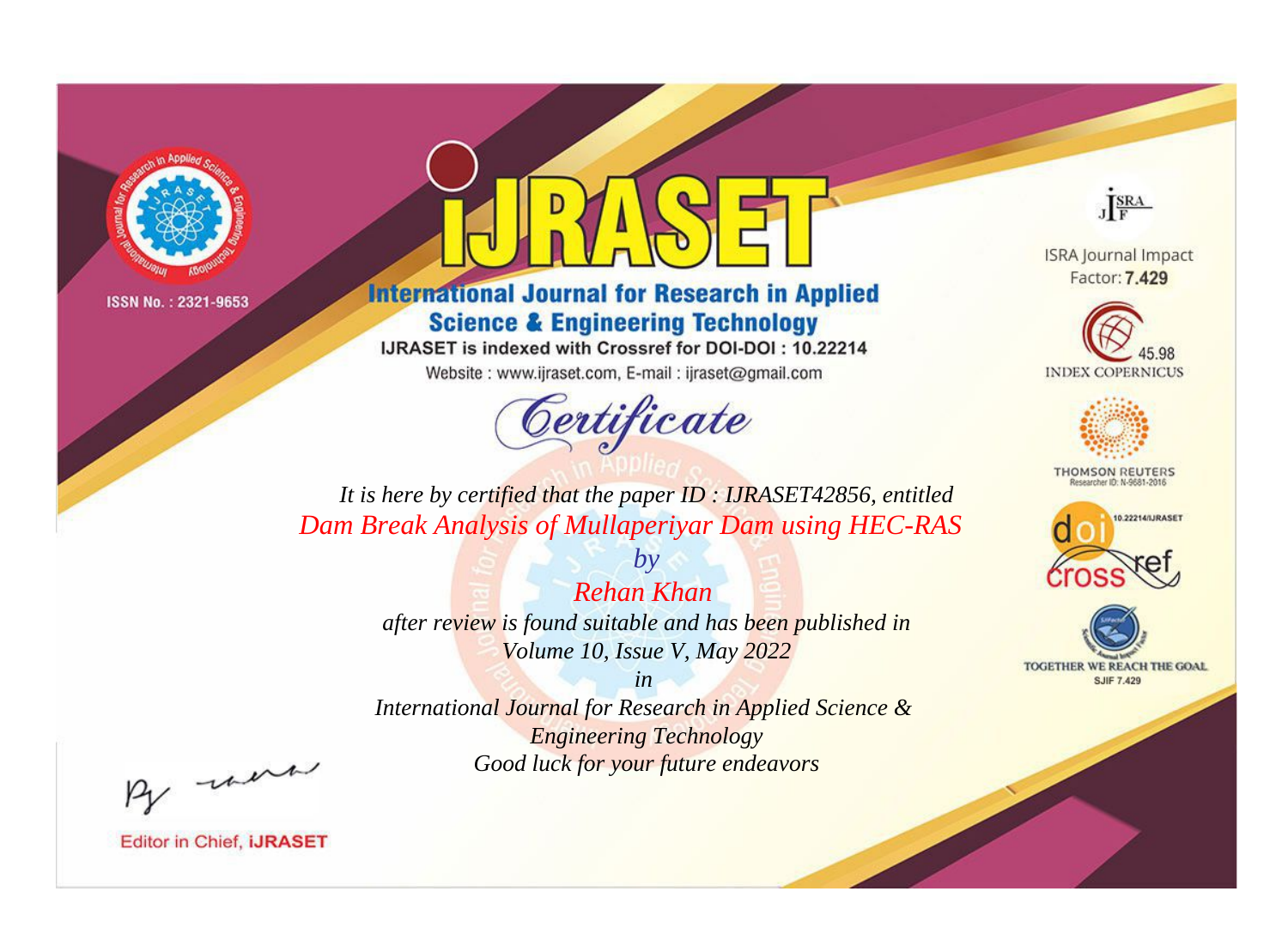

# **International Journal for Research in Applied Science & Engineering Technology**

IJRASET is indexed with Crossref for DOI-DOI: 10.22214

Website: www.ijraset.com, E-mail: ijraset@gmail.com



JERA

**ISRA Journal Impact** Factor: 7.429





**THOMSON REUTERS** 



TOGETHER WE REACH THE GOAL **SJIF 7.429** 

*It is here by certified that the paper ID : IJRASET42856, entitled Dam Break Analysis of Mullaperiyar Dam using HEC-RAS*

> *by Milind Debe after review is found suitable and has been published in Volume 10, Issue V, May 2022*

> > *in*

*International Journal for Research in Applied Science & Engineering Technology Good luck for your future endeavors*

By morn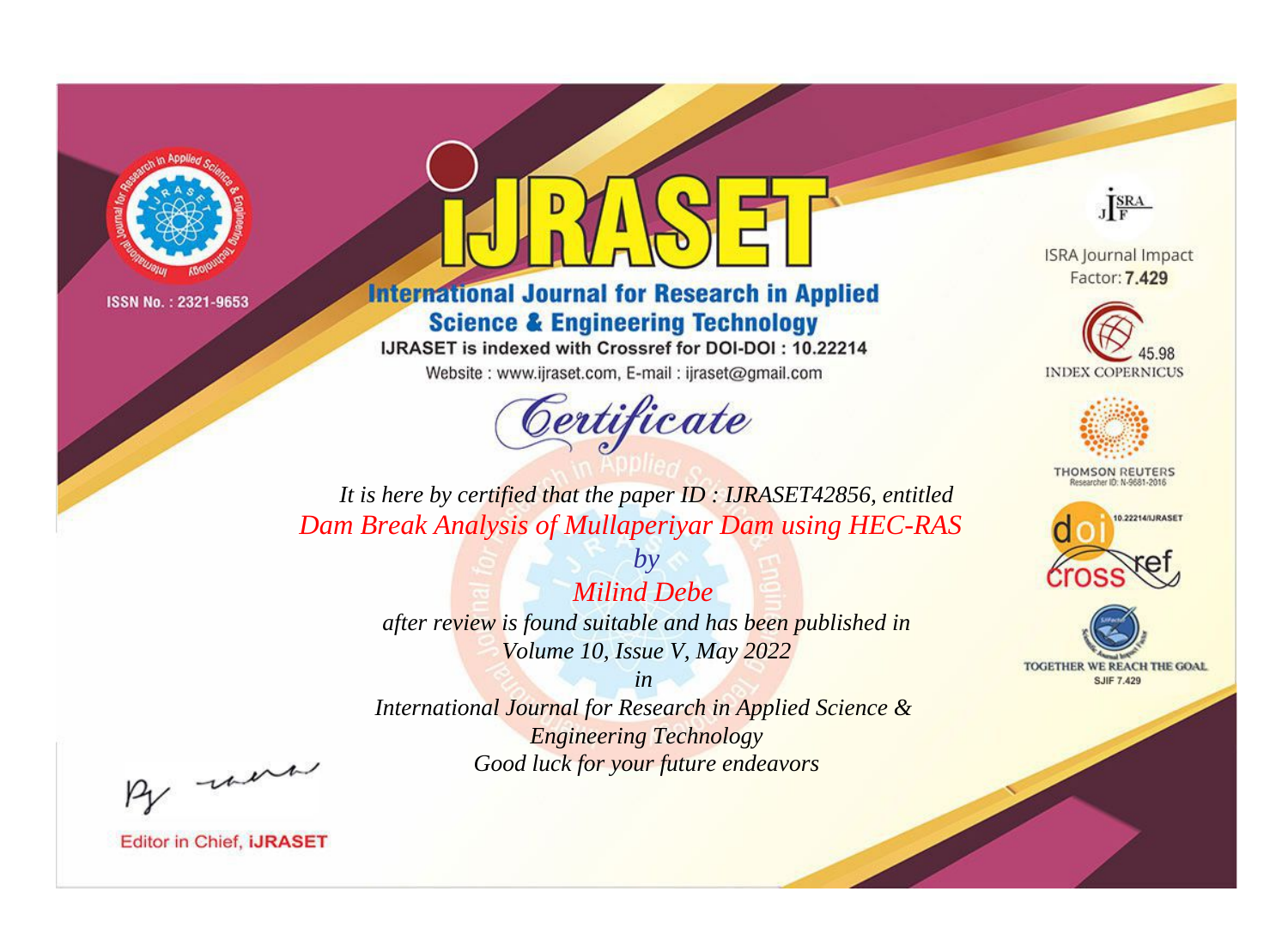

# **International Journal for Research in Applied Science & Engineering Technology**

IJRASET is indexed with Crossref for DOI-DOI: 10.22214

Website: www.ijraset.com, E-mail: ijraset@gmail.com



JERA

**ISRA Journal Impact** Factor: 7.429





**THOMSON REUTERS** 



TOGETHER WE REACH THE GOAL **SJIF 7.429** 

*It is here by certified that the paper ID : IJRASET42856, entitled Dam Break Analysis of Mullaperiyar Dam using HEC-RAS*

> *by Supriya Sonpipale after review is found suitable and has been published in Volume 10, Issue V, May 2022*

> > *in*

*International Journal for Research in Applied Science & Engineering Technology Good luck for your future endeavors*

By morn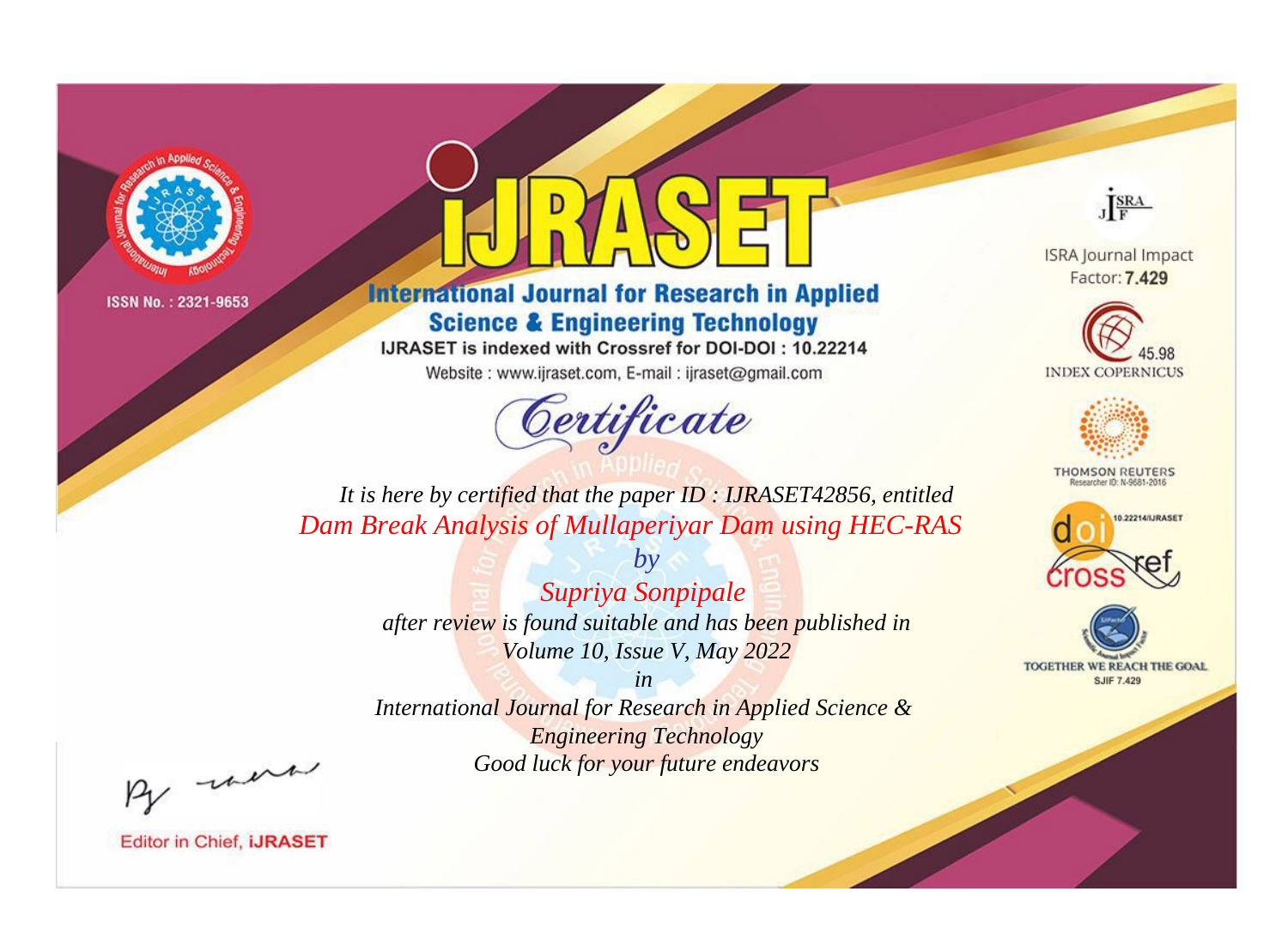

# **International Journal for Research in Applied Science & Engineering Technology**

IJRASET is indexed with Crossref for DOI-DOI: 10.22214

Website: www.ijraset.com, E-mail: ijraset@gmail.com



JERA

**ISRA Journal Impact** Factor: 7.429





**THOMSON REUTERS** 



TOGETHER WE REACH THE GOAL **SJIF 7.429** 

*It is here by certified that the paper ID : IJRASET42856, entitled Dam Break Analysis of Mullaperiyar Dam using HEC-RAS*

> *Karan Pawar after review is found suitable and has been published in Volume 10, Issue V, May 2022*

*by*

*in* 

*International Journal for Research in Applied Science & Engineering Technology Good luck for your future endeavors*

By morn